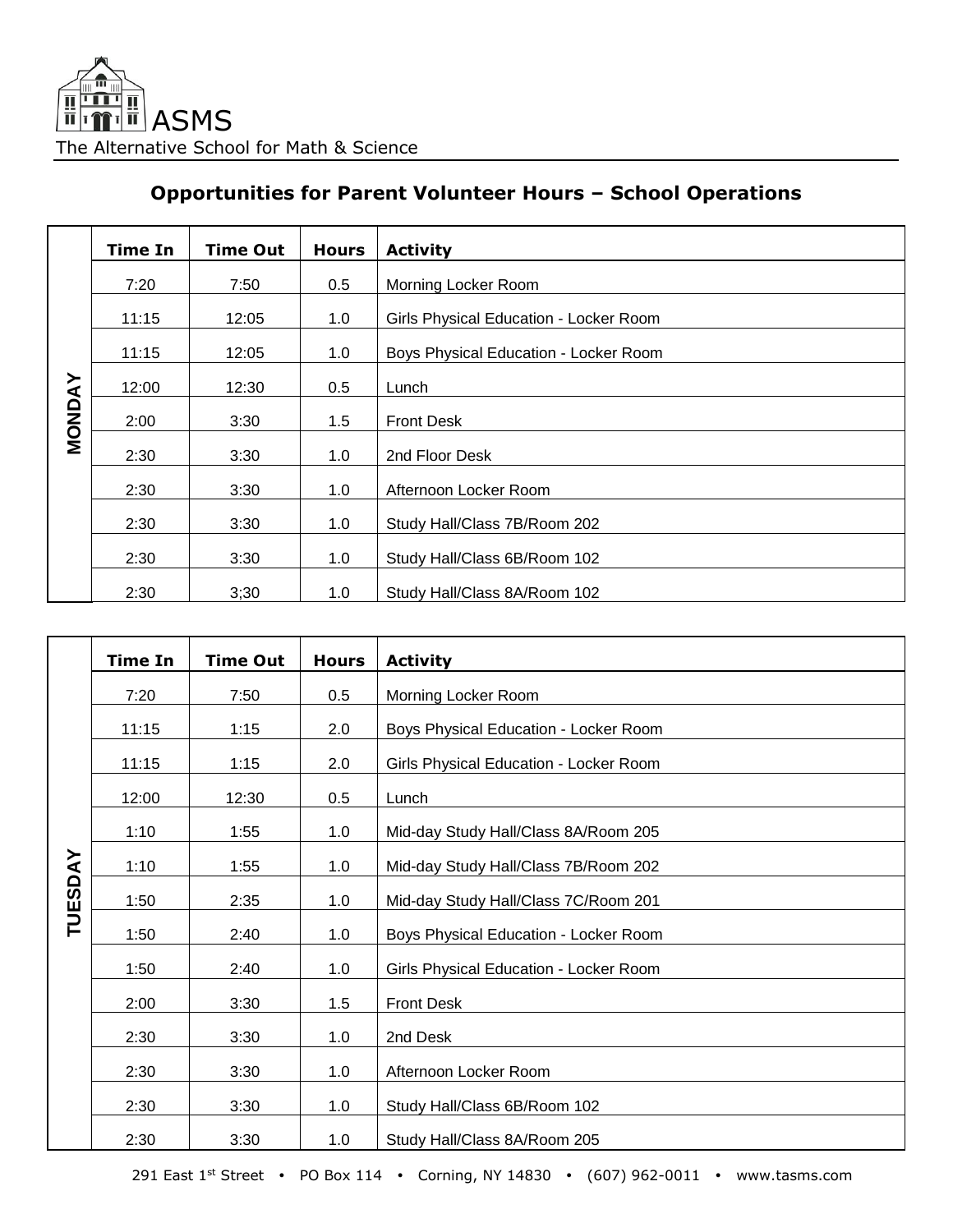|           | <b>Time In</b> | <b>Time Out</b> | <b>Hours</b> | <b>Activity</b>                     |
|-----------|----------------|-----------------|--------------|-------------------------------------|
| WEDNESDAY | 7:20           | 7:50            | 0.5          | Morning Locker Room                 |
|           | 11:15          | 11:45           | 0.5          | Lunch                               |
|           | 11:40          | 12:30           | 1.0          | Midday Study Hall/Class 6B/Room 102 |
|           | 2:00           | 3:30            | 1.5          | <b>Front Desk</b>                   |
|           | 2:30           | 3:30            | 1.0          | 2nd Floor Desk                      |
|           | 2:30           | 3:30            | 1.0          | Afternoon Locker Room               |
|           | 2:30           | 3:30            | 1.0          | Study Hall/Class 8A/Room 205        |
|           | 2:30           | 3:30            | 1.0          | Study Hall/Class 6B/Room 102        |
|           |                |                 |              |                                     |
|           | 2:30           | 3:30            | 1.0          |                                     |

|                 | <b>Time In</b> | <b>Time Out</b> | <b>Hours</b> | <b>Activity</b>                        |
|-----------------|----------------|-----------------|--------------|----------------------------------------|
| <b>THURSDAY</b> | 7:20           | 7:50            | 0.5          | Morning Locker Room                    |
|                 | 11:15          | 11:45           | 0.5          | Lunch                                  |
|                 | 11:40          | 12:30           | 1.0          | Midday Study Hall/Class 6A/Room 101    |
|                 | 11:40          | 12:30           | 1.0          | Midday Study Hall/Class 6C/Room 001    |
|                 | 1:15           | 1:55            | 1.0          | Midday Study Hall/Class 8B/Room 206    |
|                 | 12:20          | 2:35            | 2.5          | Girls Physical Education - Locker Room |
|                 | 12:20          | 2:35            | 2.5          | Boys Physical Education - Locker Room  |
|                 | 1:50           | 2:35            | 1.0          | Midday Study Hall/Class 7A/Room 201    |
|                 |                |                 |              | <b>Front Desk</b>                      |
|                 | 2:00           | 3:30            | 1.5          |                                        |
|                 | 2:30           | 3:30            | 1.0          | 2nd Floor Desk                         |
|                 | 2:30           | 3:30            | 1.0          | Afternoon Locker Room                  |
|                 | 2:30           | 3:30            | 1.0          | Study Hall/Class 6B/Room 102           |
|                 | 2:30           | 3:30            | 1.0          | Study Hall/Class 8A/Room 205           |
|                 | 2:30           | 3:30            | 1.0          | Study Hall                             |